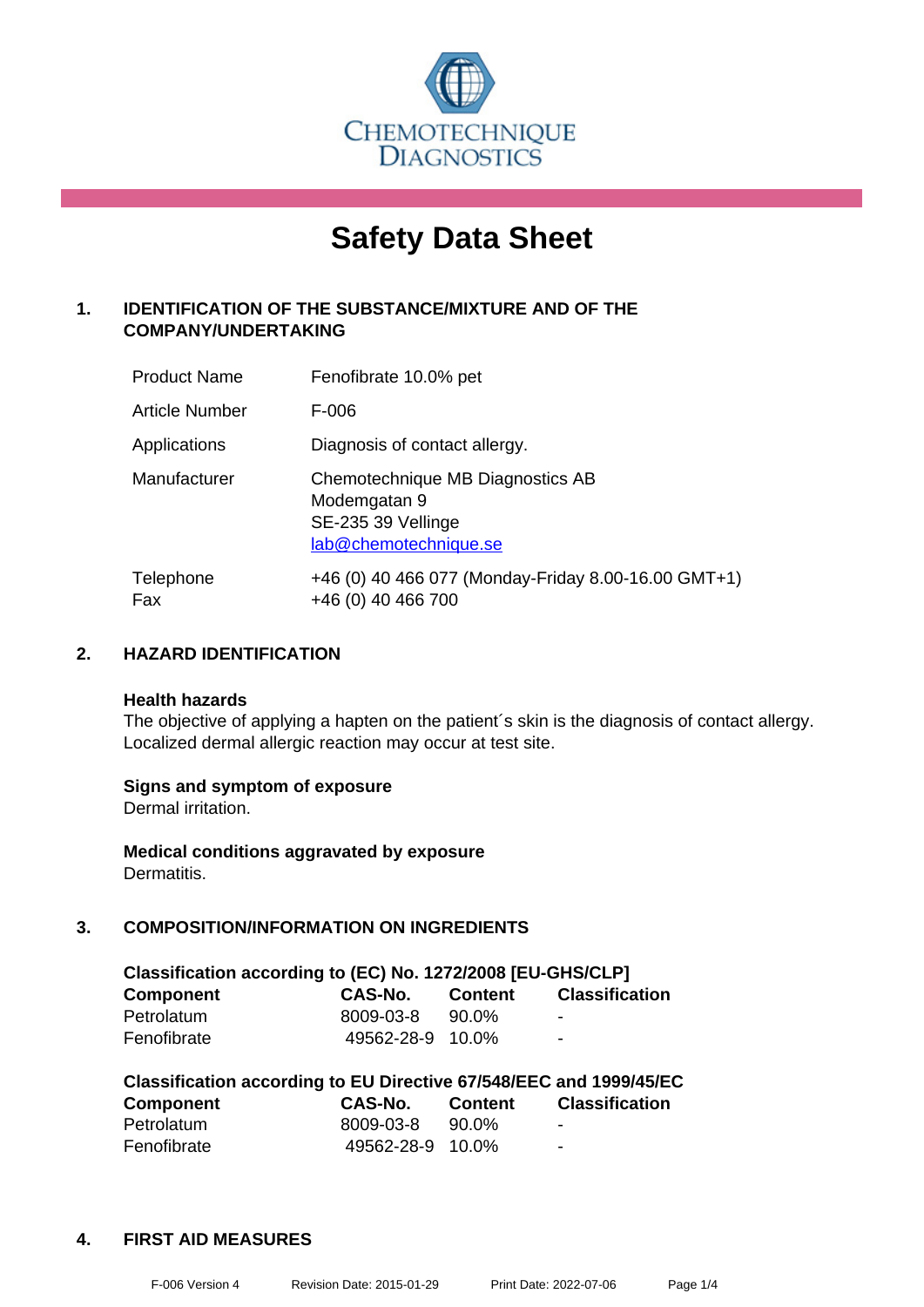#### **Emergency and first aid procedures**

Obtain medical attention.

# **5. FIRE-FIGHTING MEASURES\***

#### **Suitable extinguish media**

CO2, powder or water spray. Fight larger fires with water spray or alcohol resistant foam.

#### **For safety reasons unsuitable extinguishing agents** Water with full jet.

**Special protective equipment for fire-fighters** Wear self-contained respiratory protective device. Wear fully protective suit.

\*Data is shown for petrolatum only

#### **6. ACCIDENTAL RELEASES MEASURES**

**Steps to be taken if material is released or spilled** Contain and place in a closed container.

#### **7. HANDLING AND STORAGE**

**Precautions to be taken in handling and storage** Store dark at 5-8°C. Avoid extended exposure to light. FOR EXTERNAL USE ONLY.

#### **8. EXPOSURE CONTROLS/PERSONAL PROTECTION**

**Respiratory protection** Not required.

**Ventilation** Local exhaust.

**Protective gloves** Disposal gloves.

#### **Eye protection**

Not required with normal use.

#### **Work/Hygienic practices**

Wash hands after each use.

#### **9. PHYSICAL AND CHEMICAL PROPERTIES**

Appearance Ivory White Semi-solid Odour **Odourless** 

Melting point\* 50-55° C Flash point\* >100°C Self ignition\* Product does not self ignite.

Boiling point\* No data available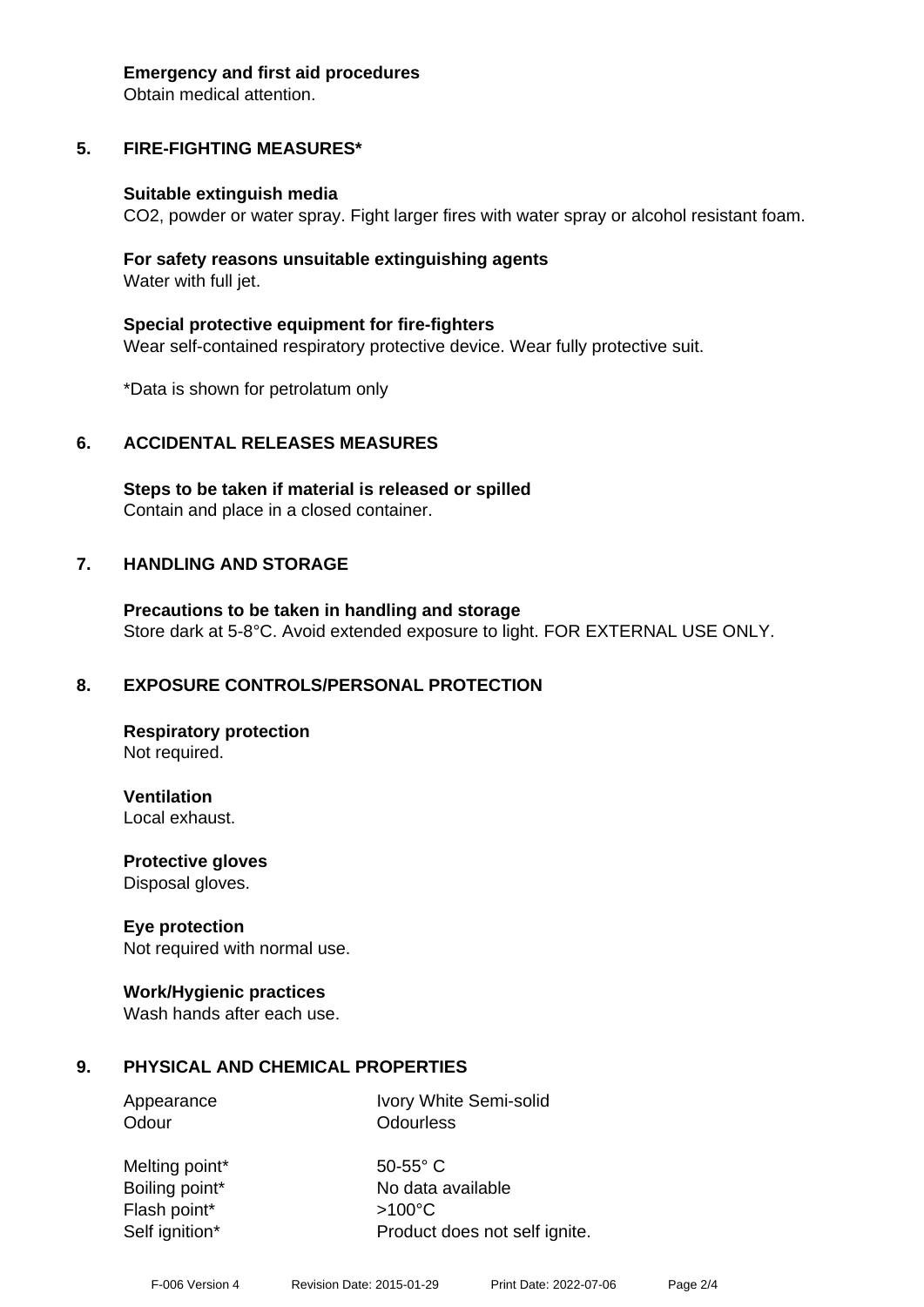Density\* No data available. Solubility in/Miscibility with Water\*

Danger of explosion\* Product does not present an explosion hazard. Insoluble

\*Data is shown for petrolatum only

# **10. STABILITY AND REACTIVITY**

#### **Incompability**

May react with strong oxidizing agents.

#### **Stability**

Stable at recommended storage conditions.

#### **Hazardous byproducts**

Combustion may generate CO, CO2 and other oxides.

# **Hazardous polymerization**

Will not occur.

# **11. TOXICOLOGICAL INFORMATION**

No data available.

# **12. ECOLOGICAL INFORMATION**

No data available.

#### **13. DISPOSAL CONSIDERATIONS**

**Waste disposal method** Comply with federal, state/provincial and local regulation.

#### **14. TRANSPORT INFORMATION**

Not dangerous goods.

#### **15. REGULATORY INFORMATION**

The classification is according to the latest editions of the EU lists, and extended by company and literature data.

#### **16. OTHER INFORMATION**

#### **Text of H-statements and R-phrases mentioned in Section 3**

Pharmaceutical quality of tested hapten is confirmed by Chemotechnique Diagnostics according to validated analytical methods. Hapten passed test according to GMP standards.